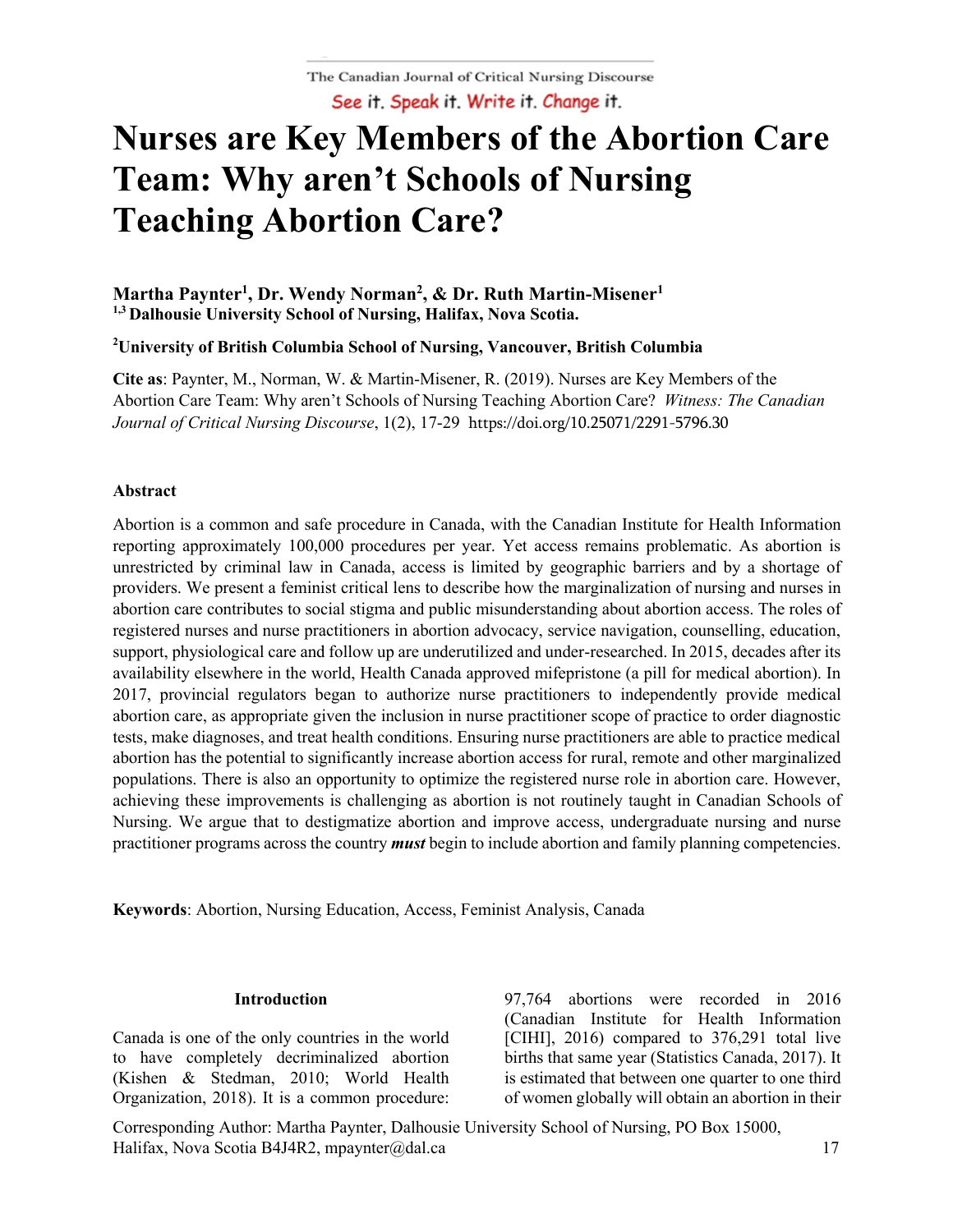lifetime (Sedgh et al., 2016) and 31% of women in Canada have had at least one abortion (Norman, 2012). In general, Canadian abortion providers feel safe in their work (Norman et al., 2016). In the past fifty years abortion has become ever-more available in Canada, with significant improvements in access made possible through regulatory changes since 2014. Despite these shifts, barriers to access remain. Canada is a large country, with most abortion providers located in major urban centres. Changes in Canadian regulations that improve abortion access are occurring at the same time as restrictions in the United States are limiting abortion access. This may cause confusion for Canadian public and clinicians that could result in misinformation, delays and barriers to care. We use a critical lens informed by feminist standpoint theory (Harding, 1992) to examine the underutilized and underresearched role of nurses in abortion provision. The subordination of everyday experiences of women seeking abortion and women working as nurses in abortion care is not neutral in its impact on health services, research and policy. We argue that normalizing abortion and family planning care in nursing education is an important underutilized strategy to improve access to high quality abortion care in Canada.

In Canada, abortion was first decriminalized in 1969, when the Liberal federal government at the time passed amendments to the Criminal Code to permit abortion in hospitals if a therapeutic abortion committee comprised of physicians determined the procedure was necessary to prevent harm to the patient. In 1969, Dr. Henry Morgentaler, a Holocaust survivor, family physician, and the leading legal and clinical activist for abortion access in Canada for decades, opened the first free-standing clinic for elective abortions. Refusing to seek approval from a committee of physicians before performing abortions, the clinic's operations directly violated what was then Section 251 of the Criminal Code (McFadden, 2013). Dr. Morgentaler was charged and tried several times in the 1970s and imprisoned a total of ten months.

In 1982, Canada legislated the *Constitution Act,*  which enshrined the *Charter of Rights and Freedoms* to protect human rights. Section 7 of the Constitution prohibits violations to life, liberty and security of the person (Government of Canada, 1982). It was under this section that, in the 1988 landmark R v. Morgentaler Supreme Court of Canada decision, the criminal law restricting access to abortion was deemed unconstitutional and was struck down (R v Morgentaler, [1988] 1 SCR 30). Abortion has since been considered a clinical procedure governed by health professional regulations and not criminal law (Shaw & Norman, 2019).

We aim to demonstrate, using a feminist perspective, how the historical narrative of abortion access in Canada, which has focused on physicians providing surgical abortion and leading the political fights for access, has contributed to the marginalization of nursing in abortion care. Although abortion is common, nursing education has not kept pace with the changes in abortion care and has failed to provide for commensurate abortion and family planning priorities in nursing education. We argue that by addressing the latter, we may address the former.

A feminist standpoint acknowledges how sex and gender norms, stereotypes and discrimination limit and circumscribe not only individual experiences but also social structures and institutions, such as regulatory regimes, clinical care, research, and health professional education. Nursing is a female-dominated profession operating in a medical hierarchy that is built from and reinforces gender inequity, with medicine perceived as "knowing more" and nursing as "second best" (Price, Doucet & McGillis Hall, 2014, p.105). Despite the development of nursing into a dynamic, skilled and academic profession, nursing continues to face stereotypes of being "morally superior" to medicine as well as having a "monopoly on caring" (Price, Doucet & McGillis Hall, 2014, p. 106). Although nurses do play increasingly visible and important roles in advocacy in Canada (Avolio, 2014), nurses continue to be thought first as bedside care providers and not as leading the charge for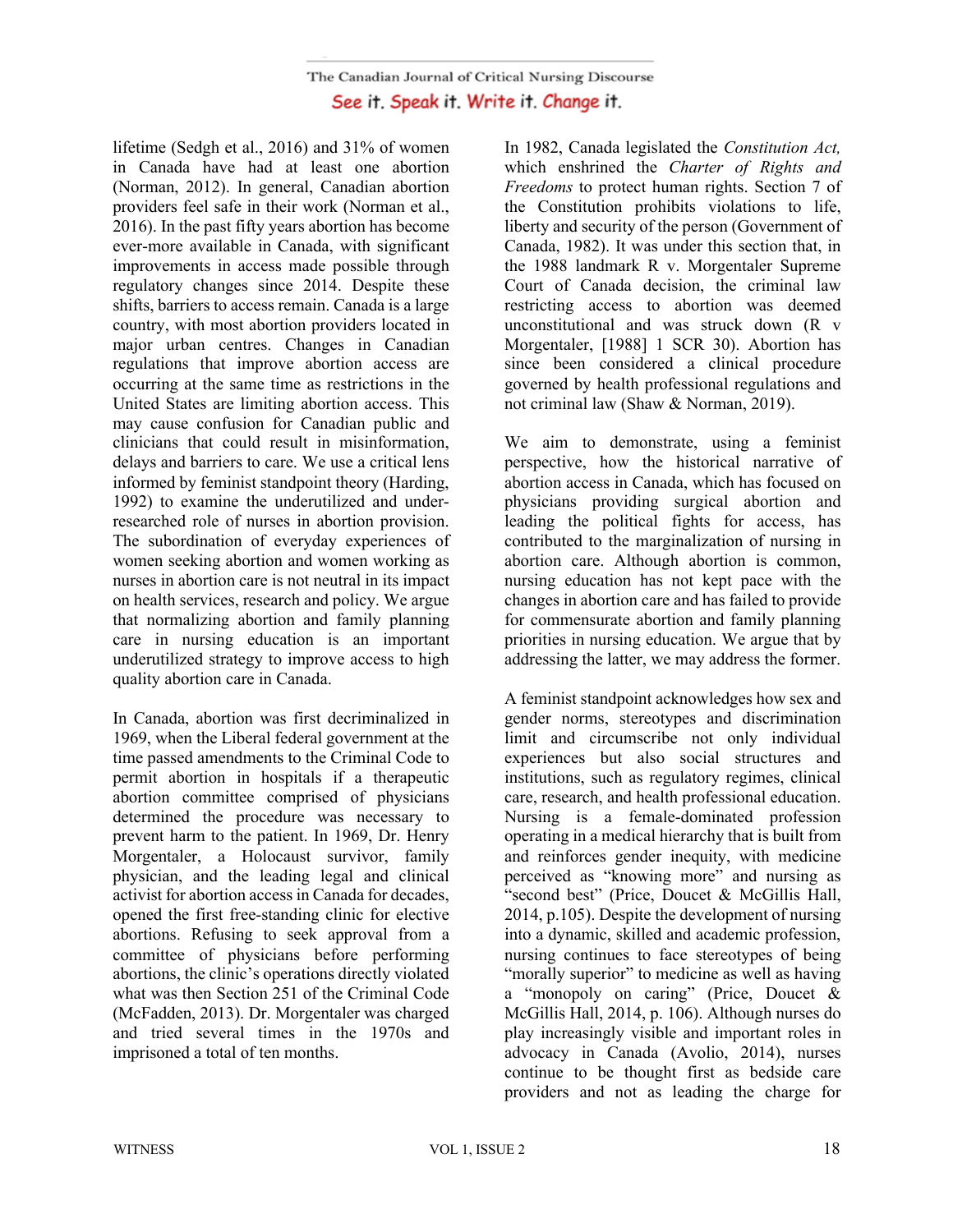political change. Furthermore, the historic foundation of Canadian nursing in Christian religious orders (Baker, Guest, Jorgenson, Crosby, & Boyd, 2012) creates persistent tension with leadership in advocacy for abortion and family planning from the nursing profession.

Although most abortion patients are women (girls, trans, nonbinary and Two Spirit people also require abortion care), they have rarely acted in the lawsuits challenging abortion access in Canada. This is likely due to fear of stigma, violence, and even criminalization. Indeed, laws governing abortion in Canada have shifted most significantly due to failed prosecution of physicians, specifically Dr. Henry Morgentaler. In defiance of Section 251, Morgentaler opened clinics in several provinces and was tried and acquitted in both Quebec and Ontario (The Canadian Press, 2009). Another key case also centred on men: In Trembly v. Daigle [1989] 2 S.C.R. 530, a male partner (Jean-Guy Tremblay) accused of abuse of a pregnant woman (Chantal Daigle) sought an injunction to prevent her from obtaining an abortion. Daigle obtained the abortion in the United States while the case was ongoing; the Supreme Court ruled in the case that the fetus did not have rights and, furthermore, partners do not have rights to prevent abortions. With important implications for women's rights, the impetus for the case was a man's sense of entitlement.

By contrast, women have played key roles in litigation for abortion access in the United States. The landmark case Roe v. Wade was brought forward by a Texan woman, under the pseudonym "Roe" (Roe v. Wade, 410 U.S. 113 1973). She won the right to abortion on the United States' constitutional grounds of right to privacy. In 1976, Planned Parenthood challenged the state of Missouri's statute that a woman must receive her husband's permission to seek an abortion, and won (Planned Parenthood v. Danforth, 428 U.S. 52 [1976]). In 1980, a woman on Medicaid assistance (Cora McRae) led a class action lawsuit to challenge the exclusion of abortion from Medicaid-insured services. Although the case initially resulted in an injunction against the

state, the Supreme Court later ruled that states participating in Medicaid were not required to fund abortion (Harris v. McRae, 448 U.S. 297 1980).

Canadian abortion discourse is changing. In the most recent legal dispute, a group of activists called "Abortion Access Now Prince Edward Island (AANPEI)", filed in 2016 against the province with the support of the Women's Legal Education and Action Fund. They argued the 30 year unwritten ban on abortion services on PEI violated Section 7, 12 and 15 of the *Constitution Act* (Nijhawan & McMillan, 2016). The Liberal provincial premier at the time, Wade MacLaughlan, conceded the lack of services on PEI was unconstitutional, and the province started on-Island abortion services the next year.

Beyond the legal disputes, physicians and surgeons dominate the regulatory control of abortion provision. Until 2017, only physicians were permitted to perform abortion in Canada. Physicians also long determined eligibility for abortion. Despite the 1988 Supreme Court ruling against Section 251 in the Morgentaler decision, until 2014 medical regulations stipulated that patients in New Brunswick required the approval of two physicians to seek a provincially funded surgical abortion in a hospital. Due to persistent activism led by mostly women volunteers of Reproductive Justice New Brunswick, that requirement became an election issue and was lifted when Premier Brian Gallant was elected in 2014 (McTavish, 2015). While in the cases of PEI and NB it was front-line activists who did the leg work, it is the men in positions of provincial government leadership that are credited with the change.

Because until 2017 only physicians were authorized to perform abortions, physician location and willingness to provide abortion has shaped access. Until recently, upwards of 95% of abortions in Canada were surgical and took place in a small number of clinics mostly in large urban settings (Norman et al., 2016). In 2012, there were a total of 94 abortion facilities and 270 individual abortion providers across the entire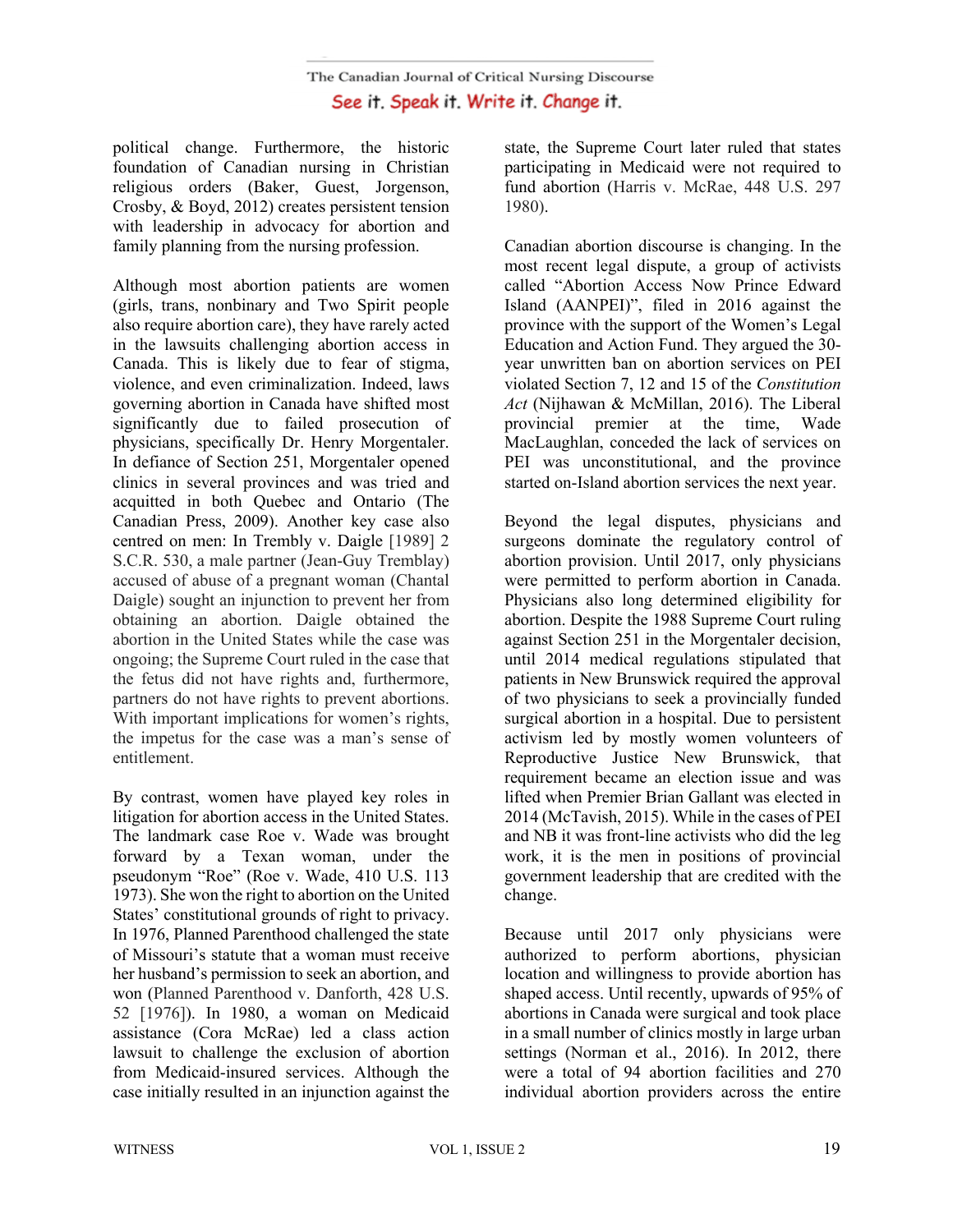country (Norman et al., 2016). Rural, remote, low-income and otherwise marginalized populations faced geographic and socioeconomic barriers to access. As a result, access in Canada has been highly unequal because there are few providers located in few locations. Policies to reduce clinical restrictions and/or improve provider remuneration are likely to reduce individual barriers to providers adopting abortion into their practices. One such policy change was that of the federal drug regulator, Health Canada, which recently approved the gold standard medication for medical abortion, mifepristone.

In 2015, decades after its availability in other jurisdictions, Health Canada approved mifepristone for use in medical abortion in Canada (Health Canada, 2015b; Health Canada, 2015a; Health Canada Drug Product Database, 2015). Unlike surgical services, which must be conducted in an appropriate accredited procedural facility, mifepristone allows abortion provision to shift to primary care responsibility. It is self-administered, in the patient's home. Globally, this new access to medical abortion is challenging the traditional enforceability of restricted legal and professional regulation of abortion provision and shifting the experience towards self-management. The rhetoric that abortion is a "decision between a woman and her *doctor*", once considered a rallying cry for the pro-choice movement, is challenged when, internationally, abortion pills can theoretically be accessed by anyone able to order the product online and receive it by mail (Aid Access, 2019; Erdman, 2019).

In Canada, mifepristone is approved for use to nine weeks gestation. Prior to mifepristone availability in Canada in early 2017, about 5% of abortions were performed using medical methods such as methotrexate and misoprostol (CIHI, 2017; Norman et al., 2016). With mifepristone on the market only two years, medical abortion has quickly already become the norm in some western areas of Canada (Grant, 2019).

Availability of medical abortion paved the way for a shift from physician-centredness in abortion discourse generally. The early discussions about mifepristone included concerns about the pharmacist role (Norman & Soon, 2016; Vogel, 2017). At first, to prescribe and dispense it, both physicians and pharmacists were required to complete mandatory training about mifepristone, and physicians--not pharmacists--were obliged to dispense the drug and observe its administration (Health Canada, 2015b). The regulatory regime shifted quickly to allow pharmacists to dispense, patients to take the medication at home, and training to be recommended but not required (Health Canada, 2017).

With respect to the nurse role in abortion care, an important shift occurred in 2017 when provincial nurse regulators began to authorize nurse practitioners (NPs) to prescribe mifepristone as a component of independent provision of medical abortion (College of Nurses of Ontario, 2017). NPs are often the only prescriber to whom rural and remote community members have access. NPs play a key role in improving service equity across the country (Canadian Nurses Association, 2017). NP provision of mifepristone complements the portable nature of medical abortion and may support significant increases in access to abortion for underserved populations (Kishen & Stedman, 2010). Since NP prescribing of mifepristone is new in Canada, its impact is yet to be determined.

For the first time in Canadian history NPs are now authorized by their own regulators to independently provide abortion. However, prescribing mifepristone is only one aspect of abortion care. The emphasis on the authority to prescribe can obscure the necessary role of nurses, social workers, pharmacists, administrative clerks and other health team members in holistic abortion care delivery.

Nursing responsibilities in abortion care include patient education, communication; physical, social and psychological assessment; counselling, education, treatment, support, comfort, monitoring, discharge and follow up (Haney, 2011). Nurses may act as navigators between services such as diagnostic imaging, serology,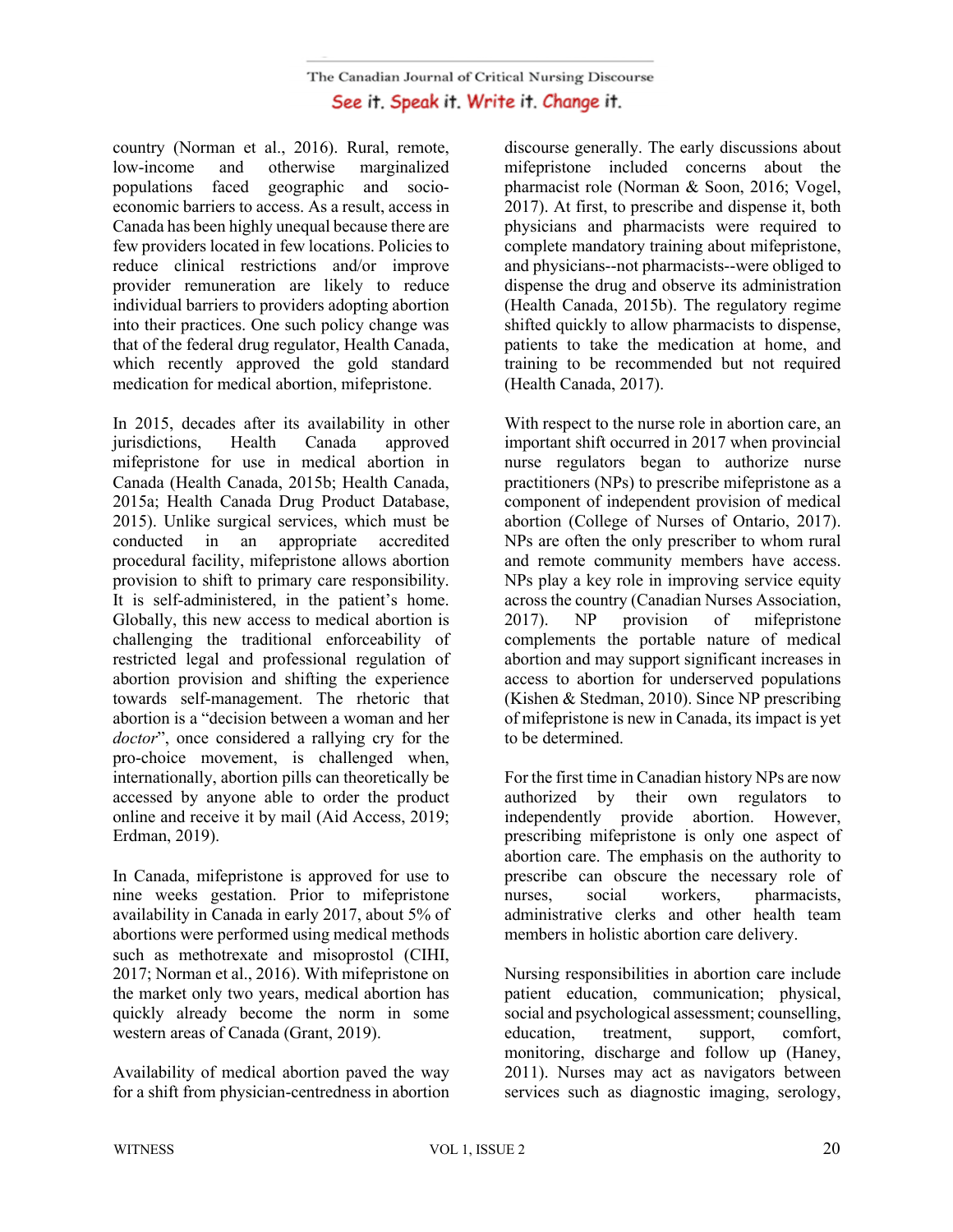post-abortion contraception provision and social work services. They may conduct administrative tasks, develop policy or lead practice innovations, research, and advocacy.

Nurses remain under-recognized but key members of the abortion care team. During surgical abortions, nurses may be present for most of the time spent with a patient. As "Sally", an abortion nurse working at a clinic in Vancouver describes, "I'm helping women in crisis. They don't see the doctor's face during the procedure. All they see is me" (Dunphy, 2018, p. 1). In a volume of Canadian abortion stories edited by Stettner (2016), an unnamed patient contributor writes of her experience at a New Brunswick clinic, "Clinic staff members were supportive, respectful, and efficient. A sensible nurse held my hand and talked to me through the uncomfortable but brief procedure" (Stettner, 2016, p. 87). Patients may learn of nursing roles only after they are seeking abortion care and may be reluctant to discuss their experiences with nursing care due to stigma and secrecy about the abortion experience itself.

Nurses themselves are unlikely to realize most abortion care is provided by nurses. Abortion is not routinely taught in undergraduate nursing programs or NP programs in Canada (Sheinfeld Arnott, El-Haddad, & Foster., 2016). Without this education, nurses may be less likely to imagine themselves working in abortion care and to seek opportunities in this field. If abortion is seen as a normal part of nursing work, nurses may be more likely to contribute to advocacy to advance abortion access and best clinical practices. From a feminist standpoint, recognizing the nursing role in abortion care can shift the dominant historical narrative in Canada from one centering physicians as political activists and surgical providers to one that positions abortion as a normal part of holistic reproductive care for a broad public, with nursing leadership in advocacy, education, research and care.

### **Literature Review**

There is a limited body of evidence examining nurses and abortion care. The most recent systematic review of literature on this topic was published in 2011 (McLemore & Levi, 2011). The international review included 59 studies and grouped the studies into five thematic areas: 1) legal and ethical responsibilities; 2) nurses' attitudes and perceptions; 3) non-physician clinicians providing abortion care; 4) nursing role in patient options counselling and education; and 5) physiologic care. None of the studies in this review were set in Canada.

Haney (2011) provides a historical discursive analysis of the construction of nursing identity in abortion as derived from fifty years of articles in *The Canadian Nurse*. She finds it is necessary to present abortion care as legitimate nursing work to enable the provision of safe abortion services. She writes, "the absence of those abortionsupportive roles or the widespread availability of identities that forbid abortion work as professional practice undermine nurses' abilities to provide and promote safe abortion care" (Haney, 2011, p. 63). The lack of nurse visibility in abortion work and of nurses seeing themselves as participating in abortion care has safety implications for the public because it results in restrictions on access.

In 2005, Carleton University student Susan Bishop presented a review of the literature on nurses who support women in second and third trimester terminations for fetal anomalies and found no studies to include. She later conducted her dissertation project by interviewing 11 nurses in Ontario providing this care (Bishop, 2007). Themes that emerged included making choices, being pulled in two directions, and riding an emotional roller coaster. These themes point to the lack of stability and certainty about nurses' responsibility in abortion provision.

Parker, Swanson and Frunchak (2014) conducted a qualitative study with 10 labour and delivery (L&D) nurses in Quebec regarding their psychosocial, educational and administrative support needs while caring for women undergoing pregnancy termination. For the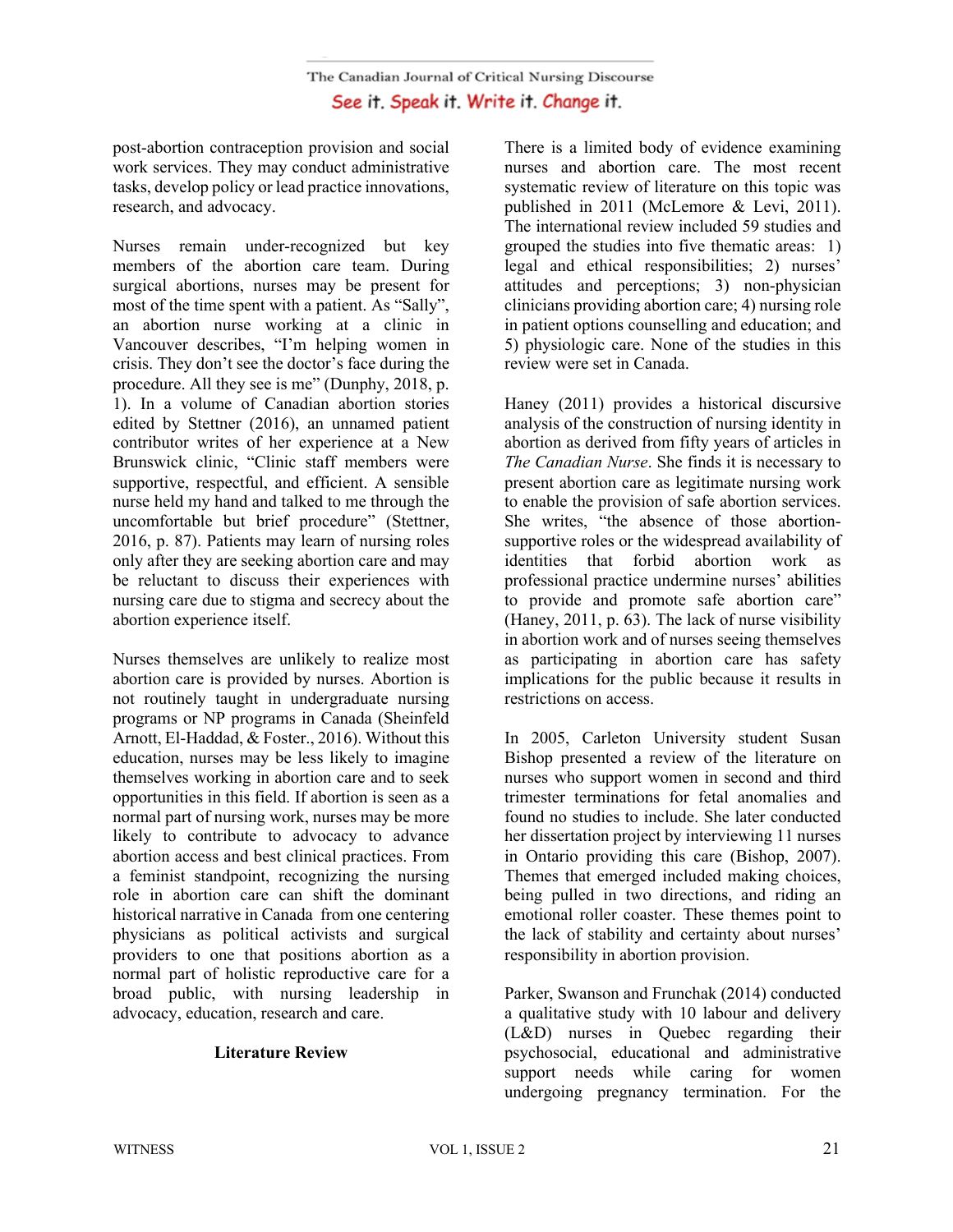participating nurses, abortion care was a small part of their role in maternal health, and most of the terminations were sought for fetal anomaly. In Canada and around the world, most abortions are sought under 12 weeks gestation (CIHI, 2017; Segdh et al., 2016), when it is unlikely fetal anomaly has been detected. The themes that emerged from Parker et al.'s (2014) interviews included: needing emotional support from peers to normalize this type of care, fulfilling the nursing role, managing moral distress, developing therapeutic relationships, and maintaining healthy boundaries. They also described needing to interact with physicians strategically to meet patient needs. While rich in analysis, the findings from this study may not be transferable to the nurses providing abortion care in the first trimester context.

There is one known Canadian study exploring the experiences of nurses working in a hospital-based abortion clinic environment. Veiga et al. (2016) examined the impact of permitting a patient support person in the recovery room postprocedure. All eight nurse participants indicated the presence of a support person was not helpful, and they were concerned about the impact on patient privacy. This study begins to explore the tensions between the supports patients want and the perspectives of nurses about their responsibilities in abortion care. It points to the need to critically examine how nurses navigate their positions of power vis-à-vis the patient.

There is one known Canadian study examining nursing education on abortion. Sheinfeld et al. (2016) surveyed the 23 program directors of the 32 then-accredited Nurse Practitioner (NP) programs in Canada. They asked about coverage of abortion in didactic and/or clinical curriculum. The NP programs were graduate level and all students were Registered Nurses. Of the 16 survey respondents (70% response rate), 50% responded that they did not offer "pregnancy options counselling, first-trimester abortion procedures, and/or post-abortion care in the clinical curriculum" (Sheinfeld et al., 2016, p. 24) and 56% responded that they did not offer these topics in the didactic curriculum. Only two respondents describe abortion teaching as "an area of strength" (Sheinfeld, 2016, p. 24). Of those that did offer teaching on the topic, less than one hour was generally devoted to it. Notably, the reason offered for lack of teaching on abortion was that it was "not a priority", rather than for religious reasons or due to potential for controversy (Sheinfeld et al., 2016). But why would abortion, such a common experience for women, not be a priority in the training of health professionals who are largely women? From a feminist standpoint we see the need to centre women and nurses in not only the political discourse but the research and clinical education of health care providers to support access to quality abortion care.

### **Nurses in Abortion Care in Canada**

Nurses form the largest health care workforce in the country (Canadian Nurses Association, 2013). Approximately 12,000 baccalaureate-prepared nurses graduate every year (Canadian Association of Schools of Nursing, 2017b). More than 90% of nurses are female (Canadian Nurses Association, 2018). Although it is not known how many go on to work in abortion service, nurses work in clinics, operating rooms, public health youth clinics and primary practice offices where abortions are referred, performed and prescribed. They staff the nurse hotlines in many provinces that medical and surgical abortion patients alike may call for preliminary and/or follow up questions and support. They work in emergency rooms and interdisciplinary clinics where people may first learn of unplanned pregnancy. In all these contexts nurses must be capable of providing compassionate, informed care. This care depends on access to appropriate education. Approximately 65% of abortion patients in Canada have had one or more previous deliveries (CIHI, 2017), yet the 20-page *Entry to Practice Competencies for Nursing Care of the Childbearing Family for Baccalaureate Programs in Nursing* (Canadian Association of Schools of Nursing, 2017a) does not include the word "abortion".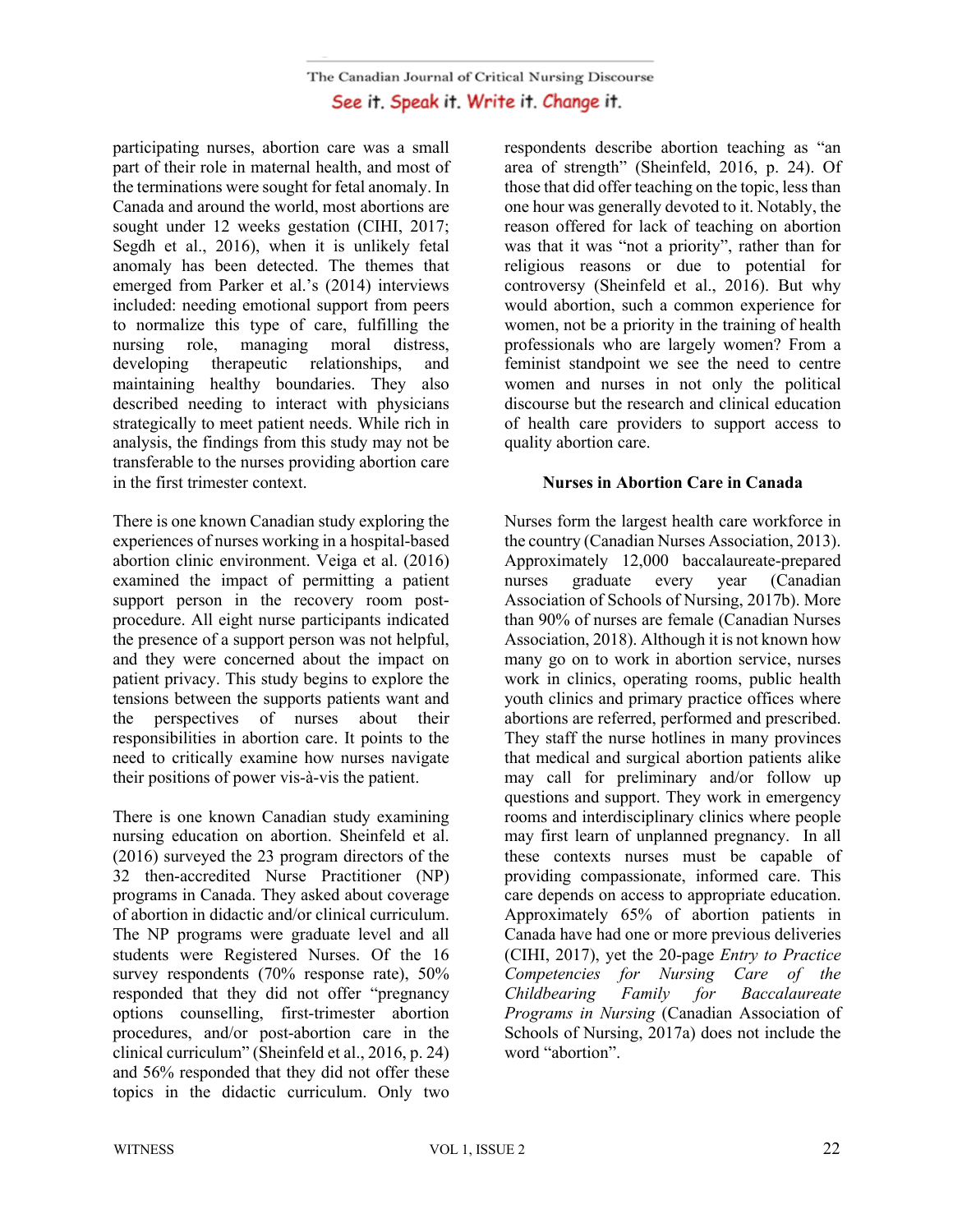The expansion of prescribing authority for medical abortion to NPs in some provinces the year following Sheinfeld et al.'s (2016) publication should prompt change in the patterns they observed. Not only should their survey of abortion content in the curriculum of nurse practitioner programs be repeated, it should be expanded to include undergraduate programs, and a detailed qualitative investigation of *how*  abortion is taught.

## **Nurses in Abortion Care in the United States**

The invisibility of the nurse role in abortion care in Canada differs in the United States. There, the student advocacy organization Nurses for Sexual and Reproductive Health (NSRH) (2019) has over 30 chapters in 20 states to advocate for the inclusion of abortion in nursing school curricula. No such organization exists in Canada. NSRH's programming includes an abortion care elective (ACE), an annual conference, and a clinical "externship" of at minimum 30 hours in an abortion clinic. Unlike in Canada, in some areas of the United States, advanced practice nurses are authorized to perform surgical abortions and such care provision has been found to be safe (Weitz et al., 2013).

The United States is a significantly different legal and regulatory context for abortion in comparison to Canada. Although legal since the Roe v. Wade ruling in 1973, the Hyde Amendment in 1977 resulted in the immediate exclusion of most abortion from Medicaid. As Medicaid provides health insurance to low-income people, such a restriction would create a class difference in access that, in Canada, would violate the *Charter of Rights and Freedoms* equality provision (Section 15) (Government of Canada, 1982). State laws place further limits, such as gestational age limits, requirement of a waiting period, and parental involvement (Guttmacher Institute, 2019). No provincial law in Canada restricts access to abortion care.

Abortion is adversarial in the United States, but not in Canada. While access in Canada becomes ever easier, the US has experienced 1193 legislative attempts at restricting access since 1973 (Nash, Gold, Mohammed & Cappello, 2018). While in Canada, providers' conscientious objection is increasingly limited (Glauser, 2018), in the US, 45 state laws protect providers' right to refuse to participate in abortion (Guttmacher Institute, 2019). Although there have been attacks against abortion providers in Canada, none have been lethal, while the US has experienced at least 11 assassinations of abortion providers (Stack, 2015). A nurse named Emily Lyons survived a domestic terrorist attack on an abortion clinic in Birmingham, Alabama in 1998 (Paepcke, 2018). It is possible that the more polemic legal and regulatory regime in the United States compared to Canada has prompted or even necessitated greater organization and specific attention to nursing education about and roles in abortion.

## **Nursing Education**

The reasons abortion is "not a priority" (Sheinfeld et al., 2015) in nursing education programs are likely complex. Although Sheinfeld et al. found it may not be religious institutional restrictions that precludes nursing schools' teaching about abortion, nursing is a historic occupation of religious orders. The religious foundation to nursing is described as stronger in Canada than in the United States (Melchior, 2004). Several schools of nursing in Canada still bear the name of saints. The influence of that history persists and is part of nursing's entanglement with feminism.

Abortion is indisputably a feminist issue, and a critical feminism examination of the invisibility of nursing roles in abortion care must consider nursing's relationship with feminism. Melchior (2004) traced the parallel historiographies of feminism and nursing in Canada over the twentieth century. The first wave of suffrage and rights-focused feminism corresponded to a celebration of the "nurturing, self-sacrificing heroine" in nursing (Melchior, 2004, pp. 351-352). The second wave allowed critique of "devaluation of women's work and how that translated into a lack of status and power for nurses" (Melchior, 2004, p. 352). By the third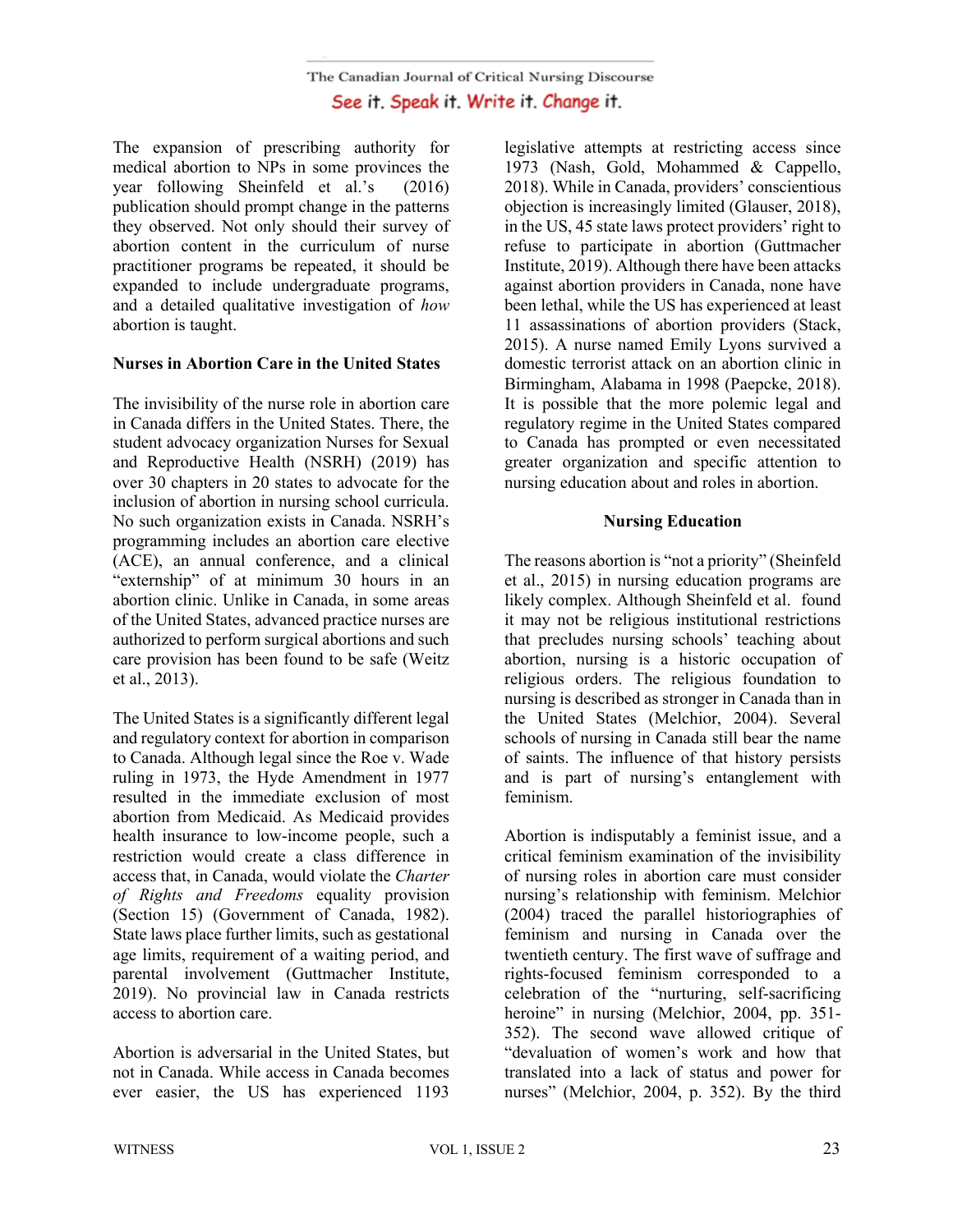wave, the theoretical grappling with the complexity of women's lives matched understandings of "complexity of the nursing experience, which went beyond gender alone" (Melchior, 2004, p. 352). The most recent evolution of feminism(s) considering the intersections of oppression and identity (Crenshaw, 1989). Intersectionality invites selfcritical examination of nursing's internal exclusions and patterns of discrimination (Van Herk, Smith & Andrews, 2011). Indeed, this examination should include nursing attitudes and behaviours of power and domination vis-à-vis patients and families.

However, Wall (2007) writes that nurses have an aversion to theory that obscures the ability to think critically of nursing through a feminist lens and causes nurses to take for granted their status as subjects in health service, not agents. They are "likely to shy away from theory that is political" (Wall, 2007, p. 42). Nursing and nurses orient to experience, to *doing.* On the one hand, it is by *doing* abortion care and abortion education that it may be demystified, destigmatized, and depoliticized. On the other, political engagement from nursing leadership, including schools and organizations representing nursing education and nurses, is necessary to educate the next generation of nurses to be high quality abortion care providers that improve access and patients' experiences. Despite decriminalization, abortion remains politicized, and integrating knowledge of abortion into nurse training teaches political engagement as well.

## **Moving Forward**

Nurses' contributions to abortion care are dynamic and varied, and include education, counselling, clinical care and, for NPs, independent provision of care. Medical abortion is now publicly funded in all provinces and territories, with federal funding for Nunavut (Abortion Rights Coalition of Canada, 2019). Starting with a landmark change in practice in Ontario, and now in every province and territory except Quebec, NPs are authorized to prescribe medical abortion (Association of Registered Nurses of Newfoundland and Labrador, 2019; British Columbia College of Nursing Professionals, 2019; College and Association of Registered Nurses of Alberta, 2019; College of Nurses of Ontario, 2019; College of Registered Nurses of Manitoba, 2019; College of Registered Nurses of Prince Edward Island, 2019; Nova Scotia College of Nursing, 2019; Nurse Association for New Brunswick, 2019; Ordre des infirmières et infirmiers du Québec, 2019; Registered Nurses Association of the Northwest Territories and Nunavut, 2019; Saskatchewan Registered Nurses Association, 2019; Yukon Registered Nurses Association, 2019). In 2018, nurses at the Nova Scotia Women's Choices Clinic helped develop the hotline to centralize all abortion self-referrals across the province, which until then had required physician referrals for access to care (The Canadian Press, 2018). A similar hotline has successfully served BC since 1998 and was also developed by nursing leaders (Norman et al., 2014).

Notwithstanding these progressive developments and examples of nursing leadership, the roles of nurses in abortion care are largely invisible. Through a feminist analysis we have shown that several aspects of the Canadian context have supported this invisibility: the dominance of male physicians in litigation to decriminalize abortion; the persistent centering of physicians in regulations that followed; the religious foundation of nursing; and nursing's [aversive?] relationship with feminist theory itself.

We can begin to address the invisibility of nurses in abortion by first requiring training in the competencies appropriate for abortion care in all didactic and clinical undergraduate nursing curricula in Canada. Nurses, wherever they work in the health care system, should graduate knowing how to support patients who disclose an unwanted pregnancy, and should understand the pharmacologic and physiological processes of medical and surgical abortion. Destigmatization of abortion begins with talking about it. The nursing classroom is an opportune and necessary site for these discussions. Uptake of abortion training in schools of nursing must not rely on the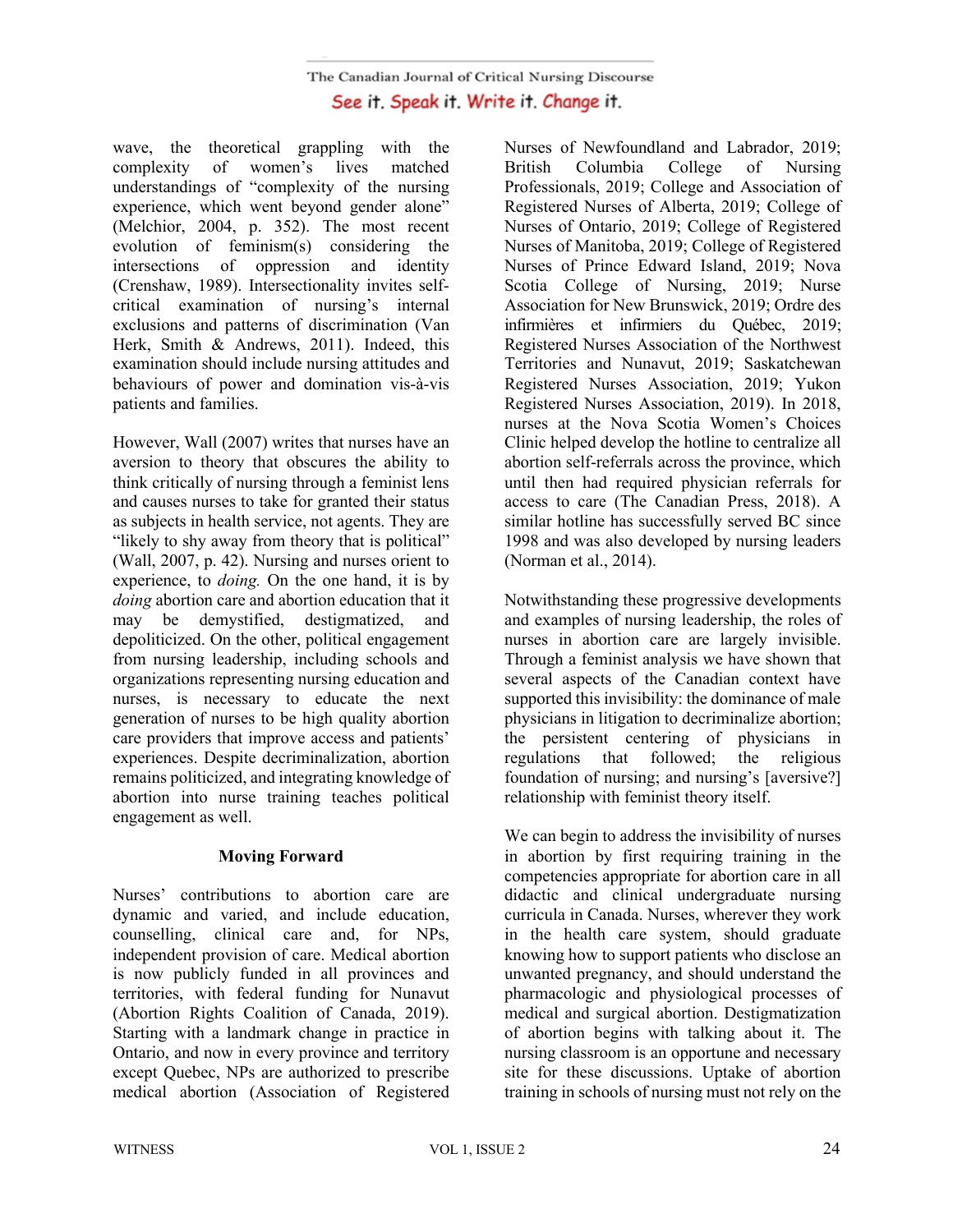individual activism of students; it is the responsibility of nursing education leaders. This is the critical and necessary next step to improve access to high quality abortion and family planning care for all.

**Ethical Permissions** Not applicable.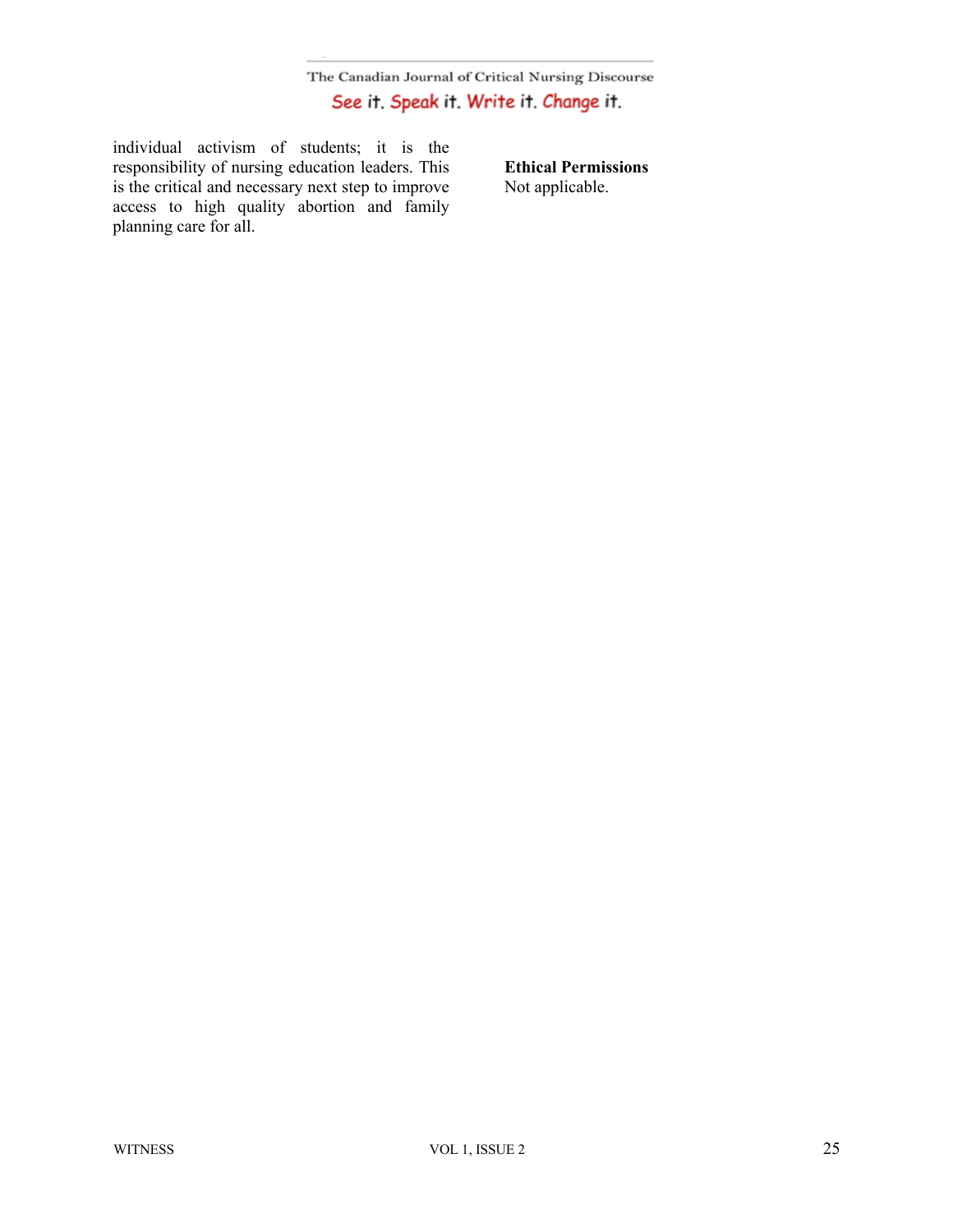## **References**

- Abortion Rights Coalition of Canada. (2019). List of Abortion Clinics in Canada. Retrieved from: http://www.arcccdac.ca/list-abortion-clinics-canada.pdf
- Aid Access. (2019). http://aidaccess.org Association of Registered Nurses of Newfoundland and Labrador (2019). https://www.arnnl.ca/
- Avolio, C. (2014). *Political advocacy: Beliefs and practices of Registered Nurses* (Masters thesis). Electronic Theses and Dissertations. 5064. Retrieved from: https://scholar.uwindsor.ca/etd/5064
- Baker, C., Guest, E., Jorgenson, L., Crosby, K., & Boyd, J. (2012). Ties that bind: The evolution of education for professional nursing in Canada from the  $17<sup>th</sup>$  to the  $21<sup>st</sup>$ century. Canadian Association of Schools of Nursing. Retrieved from: https://www.casn.ca/wpcontent/uploads/2016/12/History.pdf
- Bishop, S. (2005). Nurses' experiences of caring for women who end pregnancies for fetal anomalies (2nd trimester terminations through labor induction techniques). *Nursing & Health Sciences, 7*(2), 143.
- Bishop, S. (2007). *Doing taboo work: Nurses' experiences of caring for women having second trimester pregnancy terminations for fetal anomalies through labour induction*. ProQuest Dissertations and Theses Global. (304807075). Retrieved from

http://search.proquest.com/docview/30480 7075

British Columbia College of Nursing Professionals. (2019). https://www.bccnp.ca/Pages/Default.aspx

Canadian Association of Schools of Nursing. (2017a). *Entry to Practice Competencies for Nursing Care of the Childbearing Family for Baccalaureate Programs in Nursing.* Retrieved from: https://www.casn.ca/wpcontent/uploads/2016/09/FINAL-

#### CHILDBEARING-FAMILY-COMPETENCIES-revised.pdf

- Canadian Association of Schools of Nursing. (2017b) Registered Nurses Education in Canada Statistics 2015–2016. Retrieved from: https://www.casn.ca/wpcontent/uploads/2017/12/2015-2016-EN-SFS-FINAL-REPORT-supressed-forweb.pdf
- Canadian Institute for Health Information (CIHI). (2016). Induced abortions reported in Canada. Retrieved from: https://www.cihi.ca/en/induced-abortionsreported-in-canada-in-2016
- Canadian Nurses Association. (2013). *Registered nurses stepping up to transform health care*. Retrieved from: https://www.cnaaiic.ca/~/media/cna/files/en/registered\_nur ses stepping up to transform health car e\_e.pdf
- Canadian Nurses Association. (2017). *Nurse Practitioners in rural and remote communities*. Retrieved from: https://www.cna-aiic.ca/-/media/cna/pagecontent/pdf-en/nurse-practioners-in-ruraland-remote-communities-fact-sheet.pdf
- Canadian Nurses Association. (2018). *Nursing statistics*. Retrieved from: https://www.cna-aiic.ca/en/nursingpractice/the-practice-of-nursing/healthhuman-resources/nursing-statistics
- CBC News. (2009). *Abortion rights: Significant moments in Canadian history*. *CBC News.* Retrieved from: https://www.cbc.ca/news/canada/abortionrights-significant-moments-in-canadianhistory-1.787212

CIHI. (2017). *Induced abortions reported in Canada in 2017.* Retrieved from: https://www.cihi.ca/sites/default/files/doc ument/induced-abortion-2017-enweb.xlsx

College and Association of Registered Nurses of Alberta. (2019). https://www.nurses.ab.ca/ College of Nurses of Ontario. (2019).

https://www.cno.org/

College of Nurses of Ontario (2017). *What NPs should know about Mifegymiso*.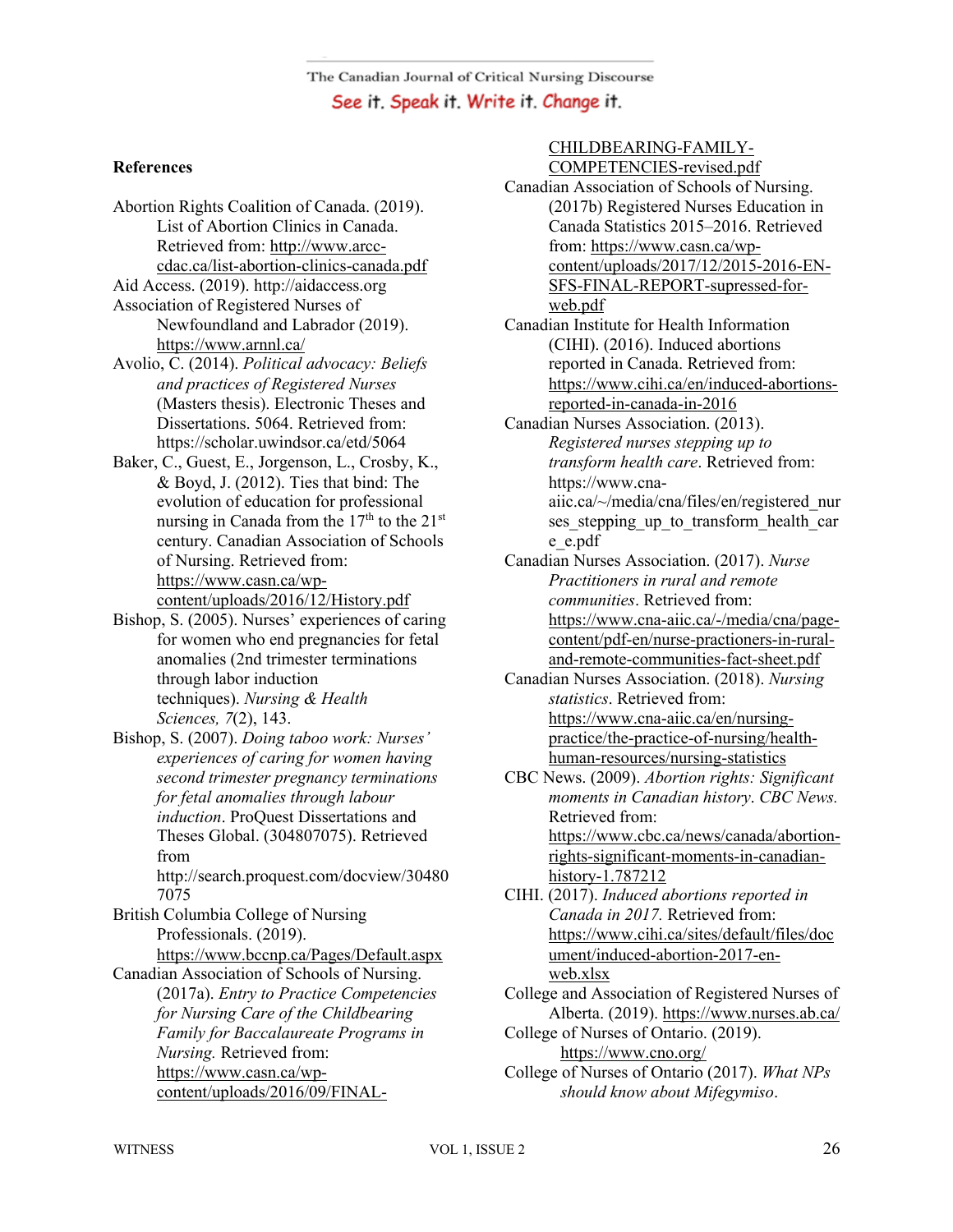Retrieved from: http://www.cno.org/en/news/2017/july-2017/what-nps-should-know-aboutmifegymiso/.

- College of Registered Nurses of Manitoba. (2019). https://www.crnm.mb.ca/
- College of Registered Nurses of Prince Edward Island (2019). https://www.crnpei.ca/
- Crenshaw, K. (1989). Demarginalizing the Intersection of Race and Sex: A Black Feminist Critique of Antidiscrimination Doctrine, Feminist Theory and Antiracist Politics. *Chicago Legal Forum, 1*(8), 139- 167.
- Dunphy, C. (2018). The new face of the abortion debate. *Chateleine.* Retrieved from: https://www.chatelaine.com/living/thenew-face-of-the-abortion-debate/
- Erdman, J. (2019). We cannot solve abortion pill prescription problems without rethinking our approach. *The Globe and Mail.*  Retrieved from: https://www.theglobeandmail.com/opinio n/article-we-cannot-solve-abortion-pillprescription-problems-without-rethinking/
- Glauser, W. (2018). Canada and US going in opposite directions on conscientious objection for doctors. *CMAJ News.*  Retrieved from: https://cmajnews.com/2018/02/12/canada
	- and-us-going-opposite-directions-onconscientious-objection-for-doctors-cmaj-109-5572/
- Government of Canada. (1982). Constitution Act: Canadian Charter of Rights and Freedoms. Retrieved from: https://lawslois.justice.gc.ca/eng/const/page-15.htmlGrant, K. (2019). Why the only abortion clinic on Vancouver Island has stopped offering surgical abortions. *The Globe and Mail.* Retrieved from: https://www.theglobeandmail.com/canada /article-why-the-only-abortion-clinic-onvancouver-island-has-stopped-offering/
- Guttmacher Institute. (2019). *An overview of abortion laws.* Author. Retrieved from: https://www.guttmacher.org/statepolicy/explore/overview-abortion-laws
- Haney, C. (2011). Nursing identity and abortion work (Masters thesis). University of British Columbia. Vancouver, Canada. Retrieved from: https://pdfs.semanticscholar.org/36fd/91b 63edd1b2ab9becba286e38e8a41d971ed.p df
- Harding, S. (1992). Rethinking standpoint objectivity: What is 'strong objectivity'? *The Centennial Review, 36*(3), 437-470.
- Harris v. McRae, 448 U.S. 297 (1980). Retrieved from: https://supreme.justia.com/cases/federal/u s/448/297/
- Health Canada. (2015a). *Drug Product Database.* Retrieved from: http://www.hc-sc.gc.ca/dhpmps/prodpharma/databasdon/indexeng.php
- Health Canada. (2015b). *Regulatory decision summary: MIFEGYMISO.* Retrieved from: Retrieved from: https://hprrps.hres.ca/reg-content/regulatorydecision-summarydetail.php?lang=en&linkID=RDS00294
- Health Canada. (2017). MIFEGYMISO. Health Canada updates prescribing and dispensing information for Mifegymiso. Retrieved from: Retrieved from: https://www.healthycanadians.gc.ca/reca ll-alert-rappel-avis/hc-sc/2017/65034aeng.php
- Kishen, M., & Stedman, Y. (2010). The role of Advanced Nurse Practitioners in the availability of abortion services. *Best Practice & Research Clinical Obstetrics & Gynaecology, 24*(5), 569-578.
- Liu, K., & Dipietro Mager, N. (2016). Women's involvement in clinical trials: Historical perspective and future implications. *Pharmacy Practice (Granada), 14*(1), 708.
- Mazure, C., & Jones, D. (2015). Twenty years and still counting: Including women as participants and studying sex and gender in biomedical research. *BMC Women's Health, 15*(1), 94.
- McFadden, R. (2013). Henry Morgentaler, 90, dies; Abortion defender. *The New York*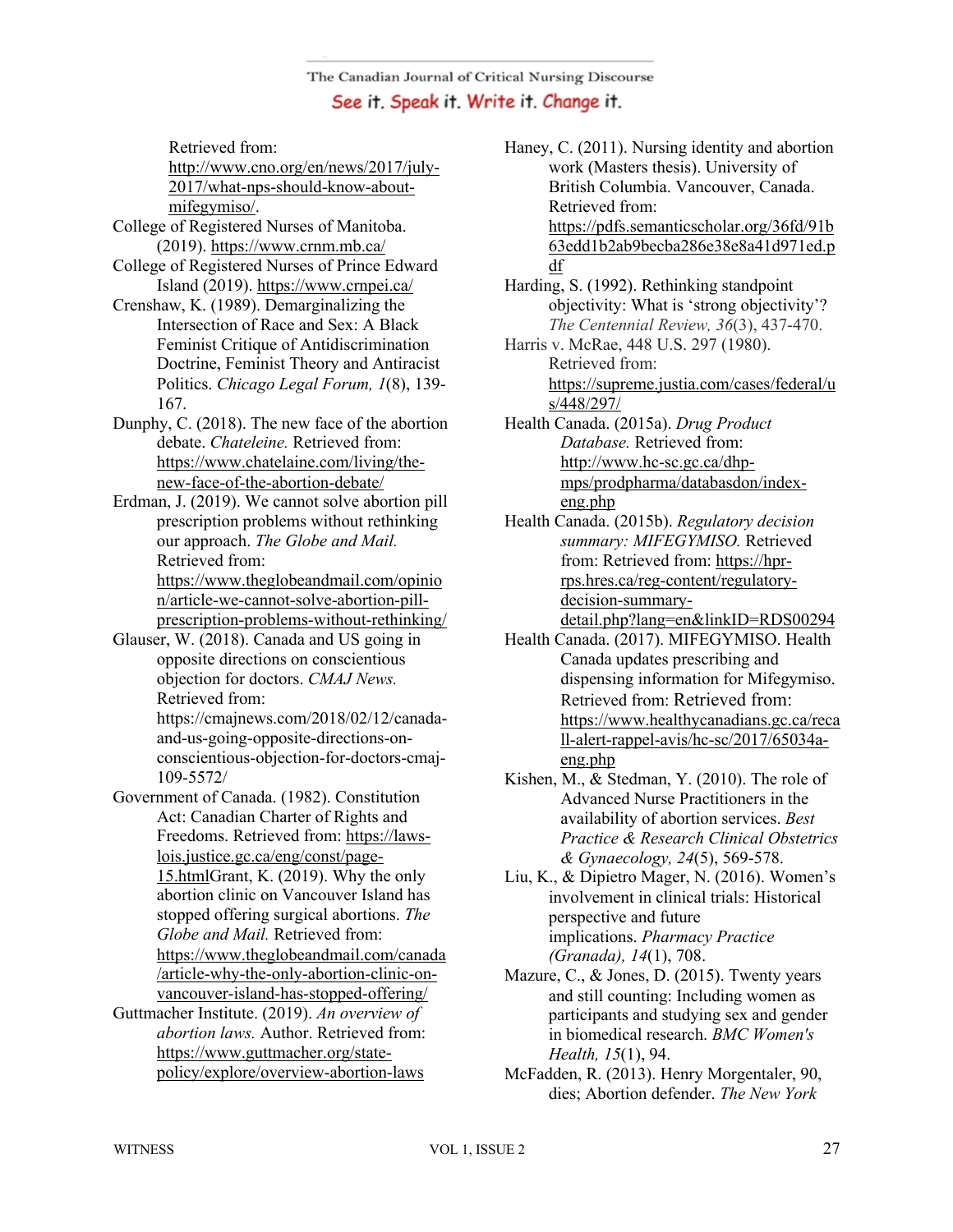*Times.* Retrieved from:

https://www.nytimes.com/2013/05/30/wor ld/americas/henry-morgentaler-abortiondoctor-in-canada-dies-at-90.html

- McLemore, M., & Levi, A. (2011). Nurses and care of women seeking abortions, 1971 to 2011. *Journal of Obstetric, Gynecologic & Neonatal Nursing, 40*(6), 672-677.
- McTavish, L. (2015). Abortion in New Brunswick. *Acadiensis, 44*(2), 107-130.

Melchior, F. (2004). Feminist approaches to nursing history. *Western Journal of Nursing Research, 26*(3), 340-355.

Nash, E., Gold, R. B., Mohammed, L., & Cappello, O. (2018). Policy trends in the States, 2017. Guttmacher Institute. Retrieved from. https://www.guttmacher.org/article/2018/ 01/policy-trends-states-2017

Norman, W. V. (2012). Induced abortion in Canada 1974-2005: Trends over the first generation with legal access. *Contraception,* 85**,** 185-91.

Nijhawan, N., & McMillan, K. (2016). Keynote. Women's Legal Education and Action Fund Person's Day Breakfast, October 14, Halifax.

Norman, W. V., Guilbert, E. R., Okpaleke, C., Hayden, A. S., Steven Lichtenberg, E., Paul, M., White, K. O. & Jones, H. E. (2016). Abortion health services in Canada: Results of a 2012 national survey. *Canadian Family Physician,* 62**,** e209-e217.

Norman, W.V., Hestrin, B., Dueck, R. (2014). Access to complex abortion care service and planning improved through a toll-free telephone resource line. *Obstetrics and Gynecology International*. doi: 10.1155/2014/913241.

Norman, W.V., & Soon, J.A. (2016). Requiring physicians to dispense mifepristone: An unnecessary limit on safety and access to medical abortion*. CMAJ. 188*(17- 18):E429-E30.

Nova Scotia College of Nursing. (2019). https://www.nscn.ca/

Nurses for Sexual and Reproductive Health. (2019). Nsrh.org

Nurse Association for New Brunswick (2019). http://www.nanb.nb.ca/

Ordre des infirmières et infirmiers du Québec. (2019).

https://www.ncsbn.org/Quebec.htm

Paepcke, J. (2018). Nurse still healing 20 years after fatal abortion clinic blast. *WVTM.* Retrieved from: https://www.wvtm13.com/article/nursestill-healing-20-years-after-fatal-abortionclinic-blast/15918754

Parker, A., Swanson, H., & Frunchak, V. (2014). Needs of labor and delivery nurses caring for women undergoing pregnancy termination. *Journal of Obstetric, Gynecologic, & Neonatal Nursing, 43*(4), 478-487.

- Planned Parenthood v. Danforth, 428 U.S. 52 (1976). Retrieved from: https://supreme.justia.com/cases/federal/u s/428/52/
- Price, S., Doucet, S., & McGillis Hall, L. (2014). The historical social positioning of nursing and medicine: Implications for career choice, early socialization and interprofessional collaboration. *Journal of Interprofessional Care, 28*(2), 103-109.

R v Morgentaler (1988) 1 SCR 30 Retrieved from: https://scc-csc.lexum.com/scccsc/scc-csc/en/item/288/index.do

Registered Nurses Association of the Northwest Territories and Nunavut. (2019). https://www.rnantnu.ca/

Roe v. Wade, 410 U.S. 113 (1973). Retrieved from Justia Legal Resources: https://supreme.justia.com/cases/federal/u s/410/113/

- Saskatchewan Registered Nurses Association. (2019). https://www.srna.org/
- Sedgh, G., Bearak, J., Singh, S., Bankole, A., Popinchalk, A., Ganatra, B… Alkema, L. (2016). Abortion incidence between 1990 and 2014: Global, regional, and subregional levels and trends. *The Lancet, 388*(10041), 258-267.
- Shaw, D. & Norman, W. V. (2019). When there are no abortion laws: A case study of Canada. *Best Practice & Research Clinical Obstetrics & Gynaecology,*